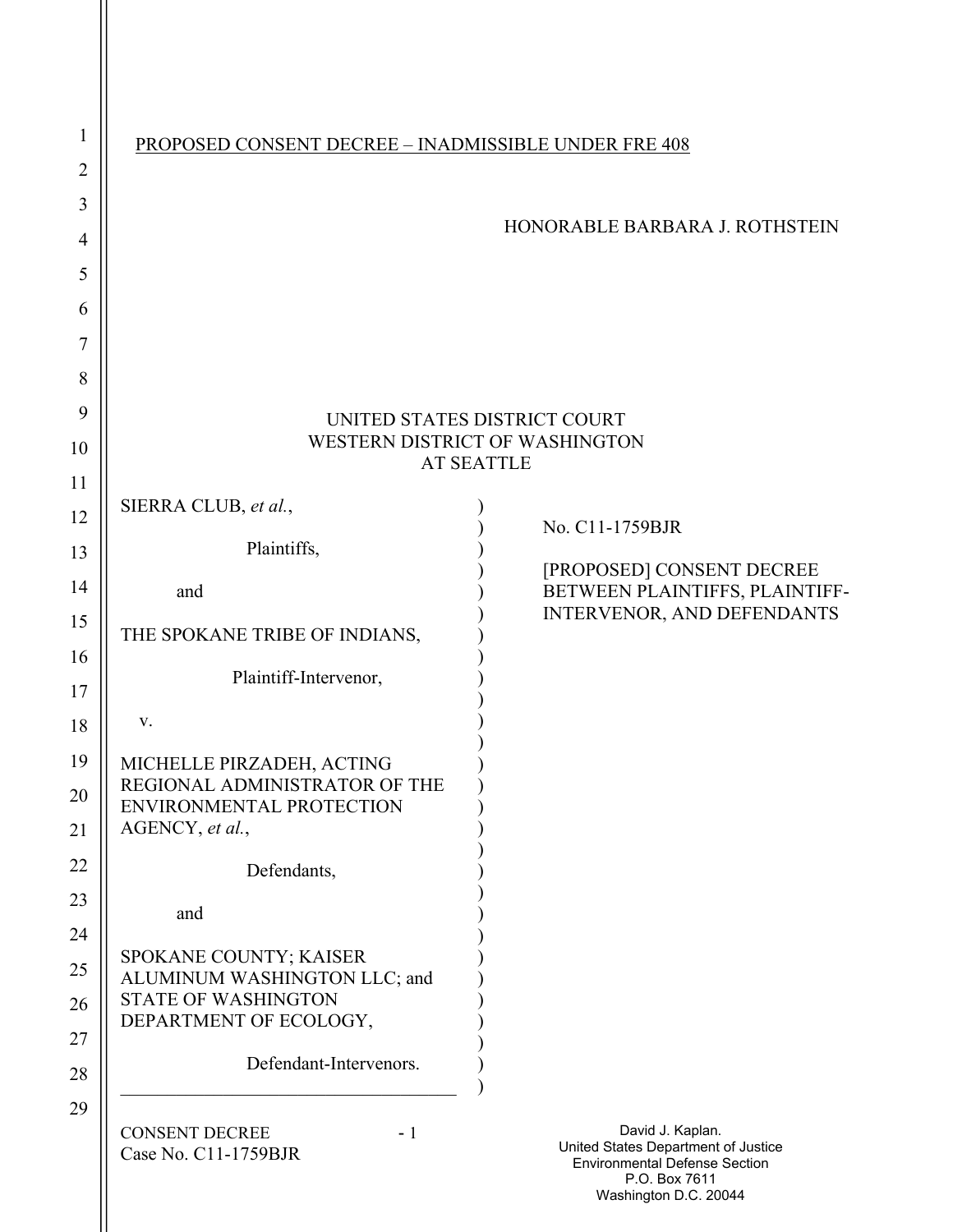WHEREAS, this Consent Decree is between Plaintiffs Sierra Club and Center for Environmental Law & Policy (collectively "Sierra Club/CELP" or "Plaintiffs"), Plaintiff-Intervenor Spokane Tribe of Indians ("the Tribe"), and Defendants Michelle Pirzadeh, the Acting Regional Administrator of the Environmental Protection Agency, et al., (collectively "EPA");

WHEREAS, in this lawsuit, Plaintiffs and the Tribe allege, among other things, that based upon an alleged constructive submission by the Washington State Department of Ecology ("Ecology"), EPA has a nondiscretionary duty under Section 303(d) of the Clean Water Act to approve or disapprove and, upon disapproval, issue Total Maximum Daily Loads ("TMDLs") for polychlorinated biphenyls ("PCBs") for certain segments of the Spokane River, the Little Spokane River, and Lake Spokane (Long Lake) in Washington State, which are all listed as impaired for PCBs;

WHEREAS, in 2006, Ecology prepared and distributed for stakeholder review draft PCB TMDLs for certain PCB-impaired segments of the Spokane River, Little Spokane River, and Lake Spokane (Long Lake) in Washington State, but subsequently stopped work on and issuance of PCB TMDLs for those segments;

WHEREAS, this Court has previously issued rulings on a number of dispositive motions in this case, including the Court's March 16, 2015 decision, in which the Court found that Ecology had prioritized development of PCB TMDLs for the referenced PCB-impaired segments and that at the time Ecology had come "dangerously close" to a constructive submission for those impaired segments;

WHEREAS, Plaintiffs and the Tribe allege, among other things, that in the intervening years, Ecology has constructively submitted no PCB-TMDLs for these impaired segments; and

CONSENT DECREE - 2 Case No. C11-1759BJR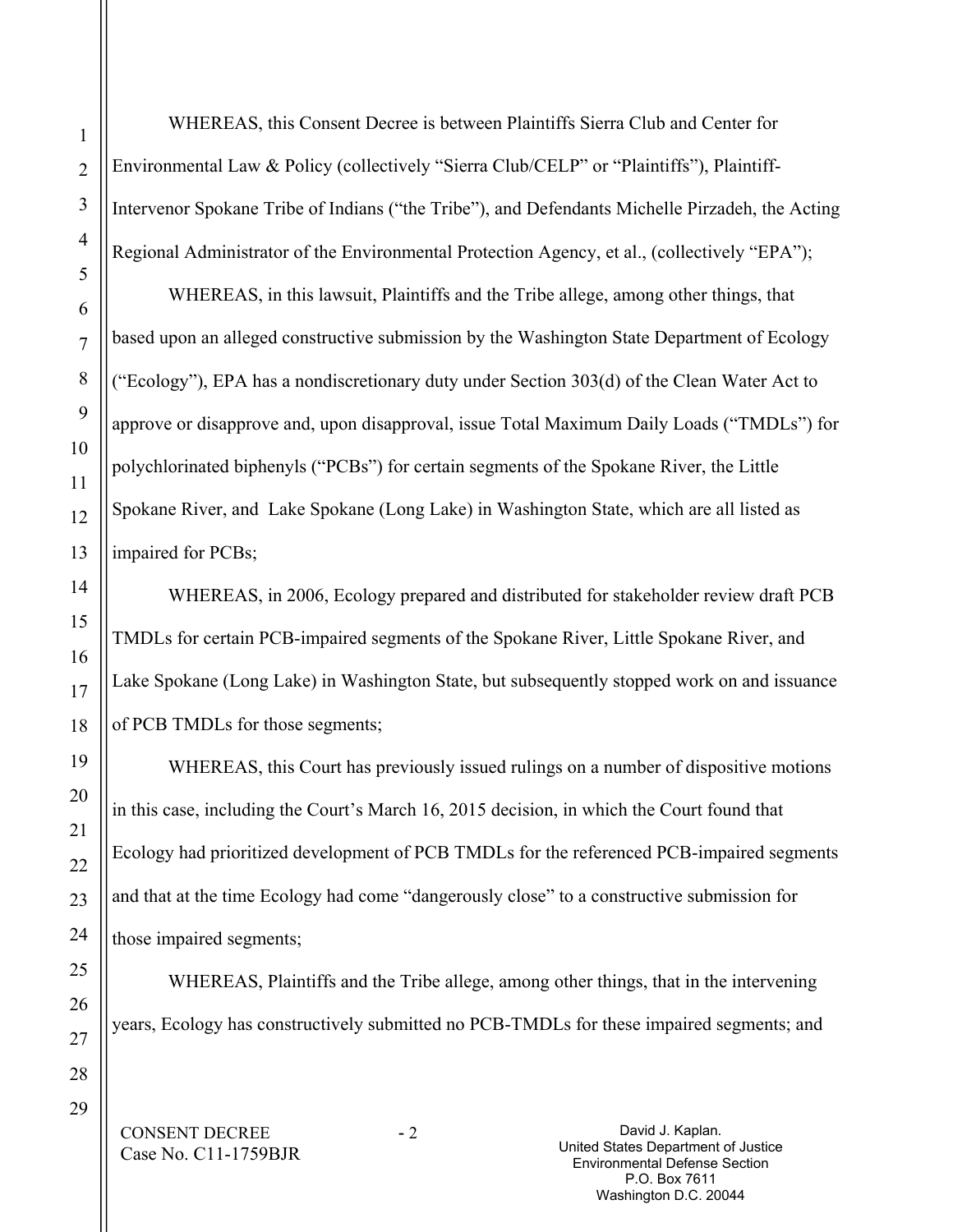1

 WHEREAS, Plaintiffs, the Tribe, and EPA (collectively the "Parties") intend to resolve Plaintiffs' and the Tribe's claims and this lawsuit without any further adjudication and without any admission of any issue of fact or law.

NOW THEREFORE, it is hereby ordered, adjudged, and decreed as follows:

 1) EPA shall issue PCB TMDLs for the following PCB-impaired water segments Assessment Units in the Spokane River, the Little Spokane River, and/or Lake Spokane (Long Lake) located in Washington State (or as these same PCB-impaired Assessment Units have been or may be subsequently renumbered by the Washington State Department of Ecology): 17010305000009; 17010305000010; 17010305000011; 17010305000012; 17010307000010; 17010307000774; 17010307009102; 17010307009615; 17010308000018; 47117H513; 47117I6C1; 47117I7D4; 47117I8C2; 47117I5A4; 47117H5J8; 47117I7E2; 47117I7D3; 47117I7B9 and 47117I5A5. EPA shall issue the TMDLs by a deadline of September 30, 2024. For purposes of this Consent Decree, TMDL has the meaning provided at 40 C.F.R. § 130.2(i) as of the date of entry of this Decree.

 2) Until this Consent Decree terminates pursuant to paragraph 15, EPA shall file status reports with the Court every 180 days to apprise the Parties and the Court of EPA's progress satisfying the requirement in paragraph 1 and of the work EPA intends to undertake during the next 180 day period.

 3) The Parties recognize that circumstances may arise that warrant the modification of the September 30, 2024, deadline in paragraph 1 above. The deadline may be extended by written agreement of Plaintiffs, the Tribe, and EPA, with notice provided to the Court. To the extent the Parties are not able to agree to an extension of the deadline in paragraph 1 of this

CONSENT DECREE - 3 Case No. C11-1759BJR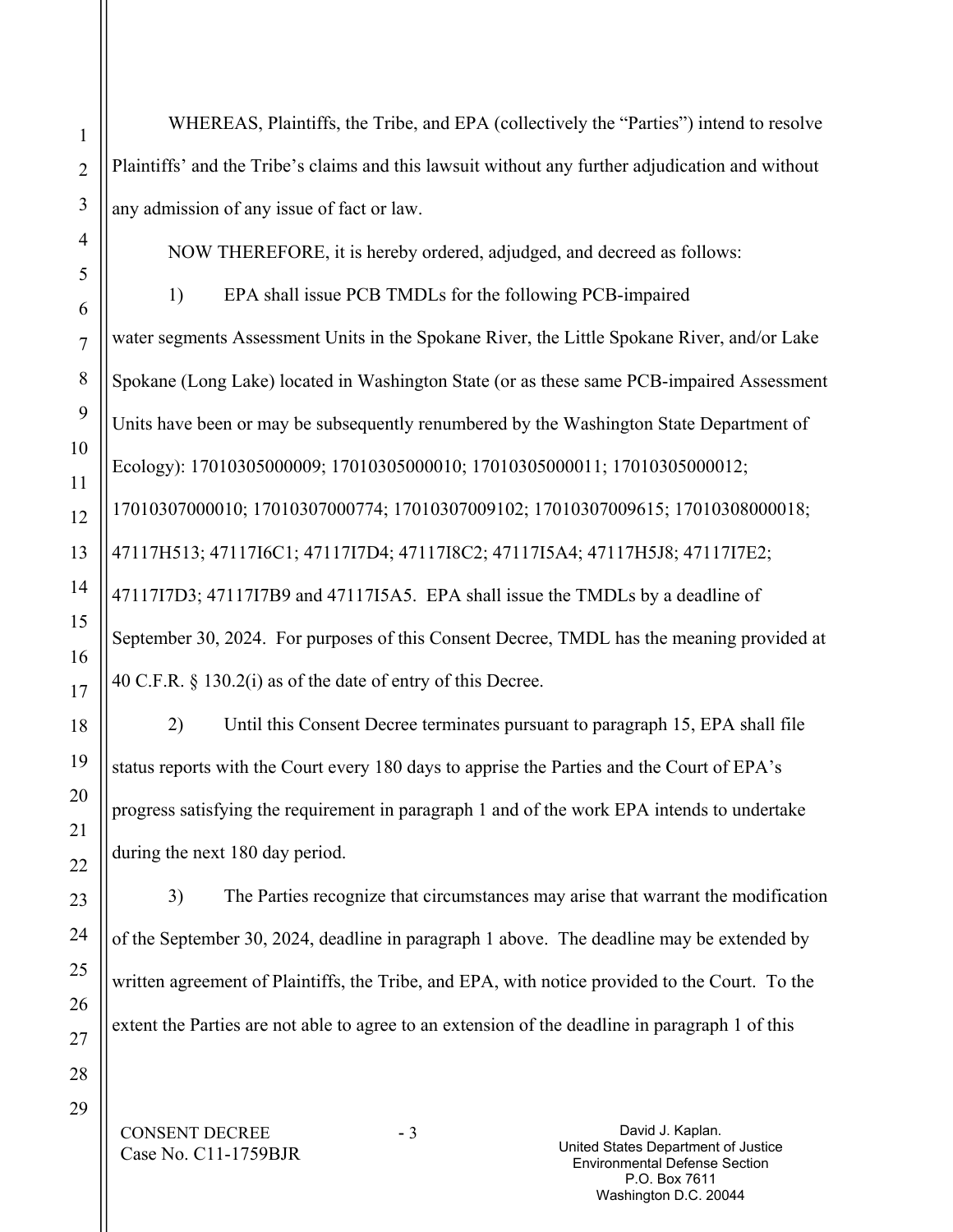Consent Decree, EPA may seek a modification of the date in accordance with the procedures specified below.

 a. If EPA files a motion requesting a modification of the September 30, 2024 deadline in paragraph 1 by more than 30 days but less than 91 days (that is, to no later than December 29, 2024), provides notice to Plaintiffs and the Tribe at least 30 days prior to filing such motion, and files the motion at least 60 days prior to the deadline in paragraph 1, then the filing of such motion shall automatically extend the date in paragraph 1. Such automatic extension shall remain in effect until the earlier of (i) a dispositive ruling by this Court on such motion, or (ii) the date (or number of days) sought in the motion (that is, to no later than December 29, 2024).

 b. If EPA files a motion requesting a modification of the September 30, 2024 deadline in paragraph 1 by 30 days or less (that is, to no later than October 30, 2024), provides notice to Plaintiffs at least 15 days prior to the deadline in paragraph 1, and files the motion at least 7 days prior to the date for which modification is sought, then the filing of such motion shall automatically extend the deadline in paragraph 1. Such extension shall remain in effect until the earlier of (i) a dispositive ruling by this Court on such motion, or (ii) the date (or number of days) sought in the motion (that is, to no later than October 30, 2024).

 c. EPA may, after conferring with Plaintiffs and the Tribe, file a motion for a modification of the deadline in paragraph 1 without providing notice and satisfying the advance filing requirements pursuant to subparagraphs 2(a) or 2(b). No automatic extension will be given if EPA seeks an extension under this subparagraph, although EPA may move the Court for a stay of the deadline in paragraph 1.

CONSENT DECREE 4 Case No. C11-1759BJR

David J. Kaplan. United States Department of Justice Environmental Defense Section P.O. Box 7611 Washington D.C. 20044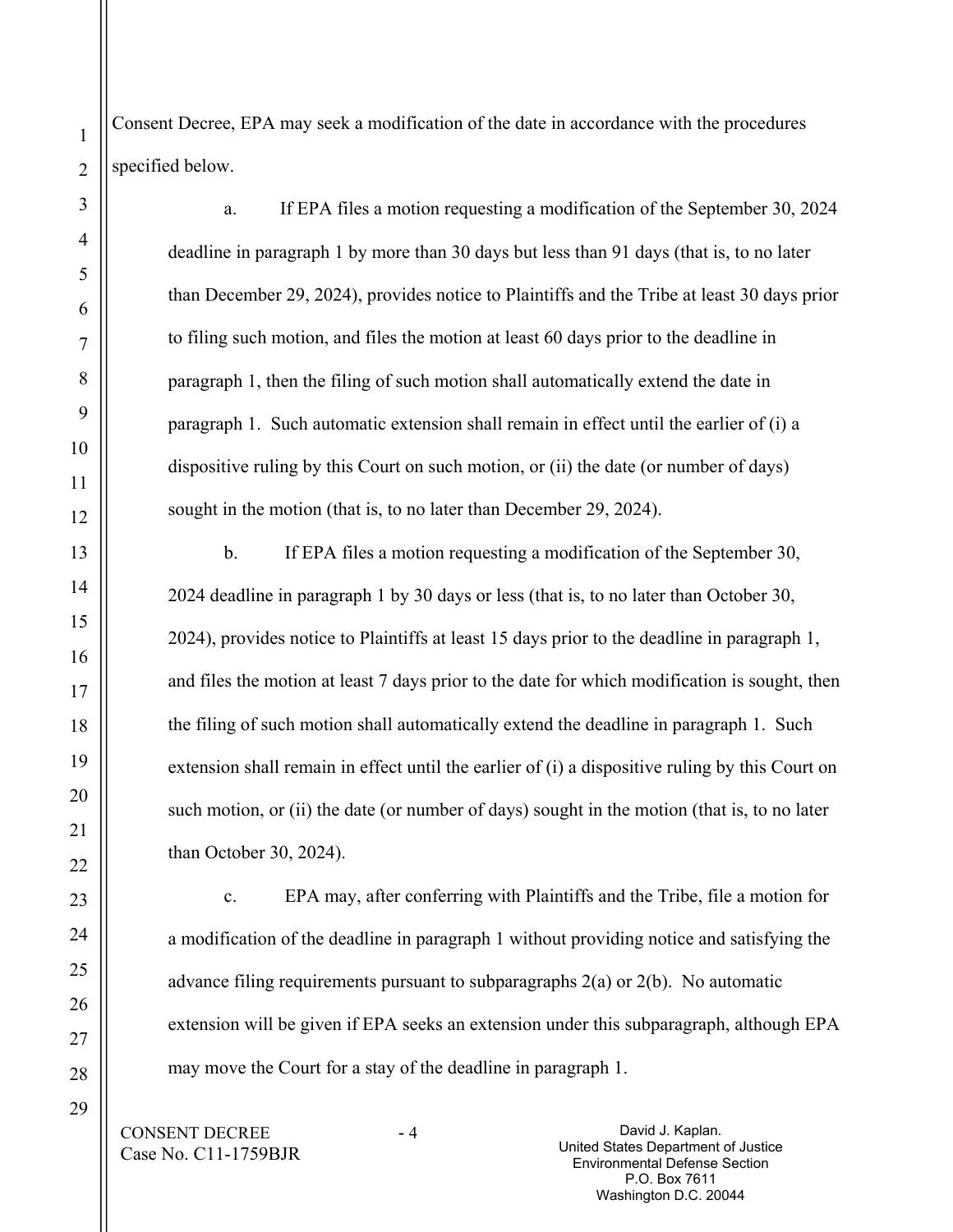4) Any provision of this Consent Decree, including paragraph 1, may otherwise be modified (a) in a written agreement of Plaintiffs, the Tribe, and EPA, with notice provided to the Court or (b) by the Court in accordance with Fed. R. Civ. P. 60(b), provided that the movant for such relief first confers with the other Parties prior to filing its motion.

 5) Before Plaintiffs or the Tribe may file a motion to enforce any requirement of this Consent Decree, that party shall provide EPA with no less than 30 days advance written notice of the basis for any alleged non-compliance and an opportunity to meet to discuss this matter.

 6) Nothing in this Consent Decree shall be construed to otherwise confer upon this Court jurisdiction to review any decision, either procedural or substantive, made by EPA pursuant to this Consent Decree, including the PCB TMDLs issued by EPA, except for the limited purpose of determining EPA's compliance with any requirement of this Consent Decree. The Parties agree that Plaintiffs' and the Tribe's sole remedy should they dispute the PCB TMDLs EPA issues pursuant to this Consent Decree is to challenge EPA's action issuing those TMDLs in a new lawsuit. EPA reserves all its defenses to any such suit or suits.

 7) Plaintiffs and the Tribe reserve the right to seek an award of reasonable attorneys' fees and costs under the Clean Water Act fee-shifting provision, and EPA reserves the right to contest any such fees and costs claimed by Plaintiffs or the Tribe. In the event that such a claim for fees and costs cannot be resolved through a separate settlement, Plaintiffs and the Tribe may file petitions with the Court for the award of such fees and costs no later than 165 days after the effective date of this Consent Decree. Plaintiffs and the Tribe may file such petitions before such time if the Parties agree that a fee settlement cannot be reached.

28

8) No provision of this Consent Decree shall be interpreted as or constitute a

CONSENT DECREE - 5 Case No. C11-1759BJR

David J. Kaplan. United States Department of Justice Environmental Defense Section P.O. Box 7611 Washington D.C. 20044

1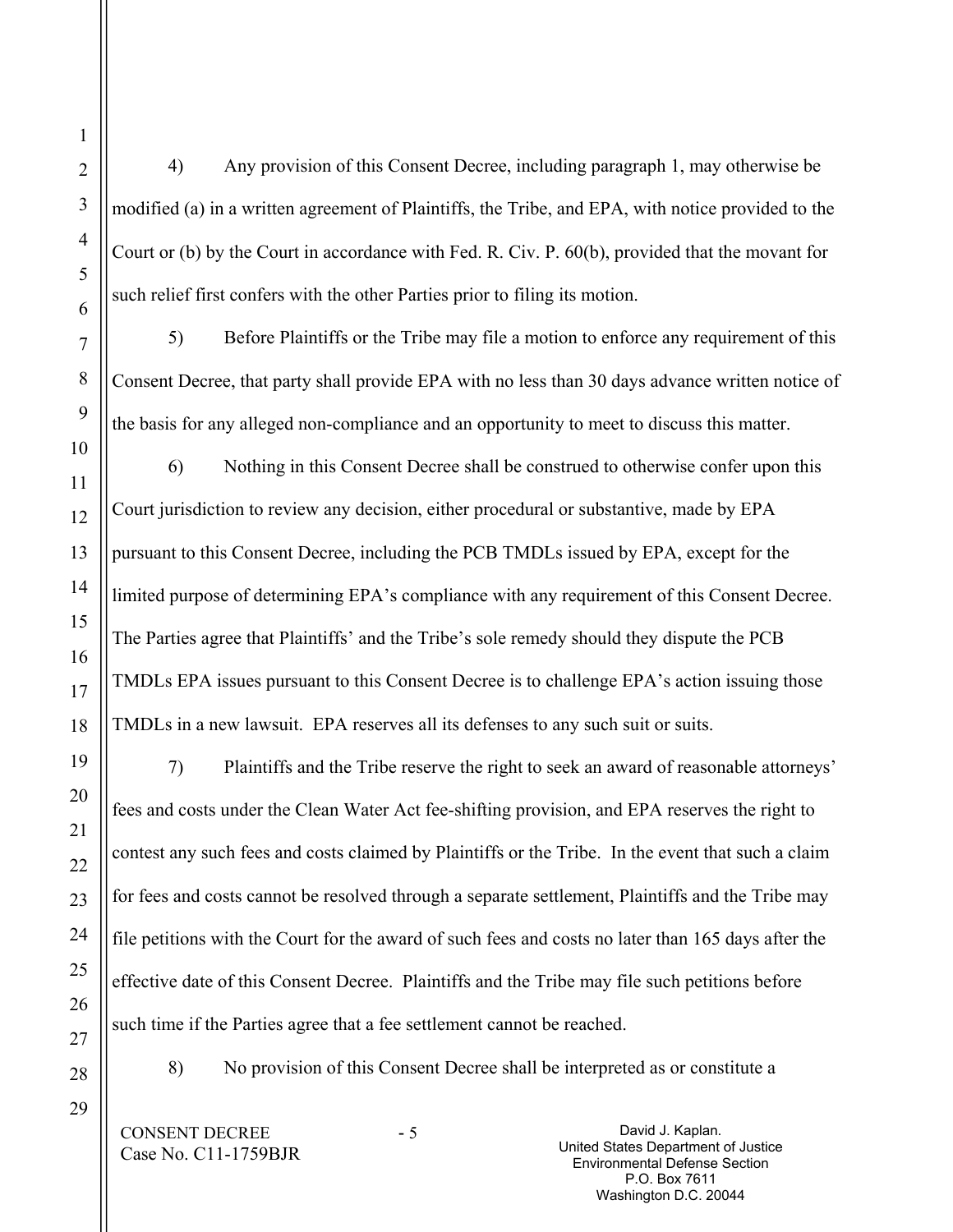commitment or requirement that the United States or EPA obligate or pay funds in contravention of the Anti-Deficiency Act, 31 U.S.C. § 1341. Except as explicitly provided for in this Consent Decree, nothing in this Consent Decree shall be construed to curtail the discretion afforded EPA under the Clean Water Act or the Administrative Procedure Act.

 9) This Consent Decree is the product of good faith, arm's length negotiations by the Plaintiffs, the Tribe, and EPA. Each of these Parties contributed to its drafting. In any dispute over the meaning of any provision of this Consent Decree, Plaintiffs, the Tribe, and EPA shall be treated as having contributed equally to the drafting of that provision.

 10) This Consent Decree represents the full and final resolution of any and all claims, known or unknown, that have been, could have been, could now be, or could hereafter be asserted by Plaintiffs and the Tribe under any federal, state, or local law or regulation against EPA in connection with (a) the assertions in Plaintiffs' Third Supplemental Complaint (Dkt. 213) and the Tribe's Fourth Amended Complaint (Dkt. 226), (b) any assertions that PCB TMDLs are required for the PCB-impaired segments of the Spokane River, the Little Spokane River, and Lake Spokane (Long Lake) in Washington State specified in paragraph 1 above, (c) any assertions that EPA's prior Plan for addressing PCBs in the Spokane River (Dkt. 129-1), or alleged actions or inactions by EPA with regard to or based on that Plan, are arbitrary, capricious, contrary to law, or otherwise subject to judicial compulsion, and (d) all claims that would have been precluded under res judicata and related principles of preclusion had this matter proceeded to judgment on all claims in Plaintiffs' Third Supplemental Complaint and the Tribe's Fourth Amended Complaint. Plaintiffs and the Tribe covenant not to bring any judicial or administrative action or lawsuit under any federal, state, or local law or regulation against EPA with regard to the foregoing.

CONSENT DECREE - 6 Case No. C11-1759BJR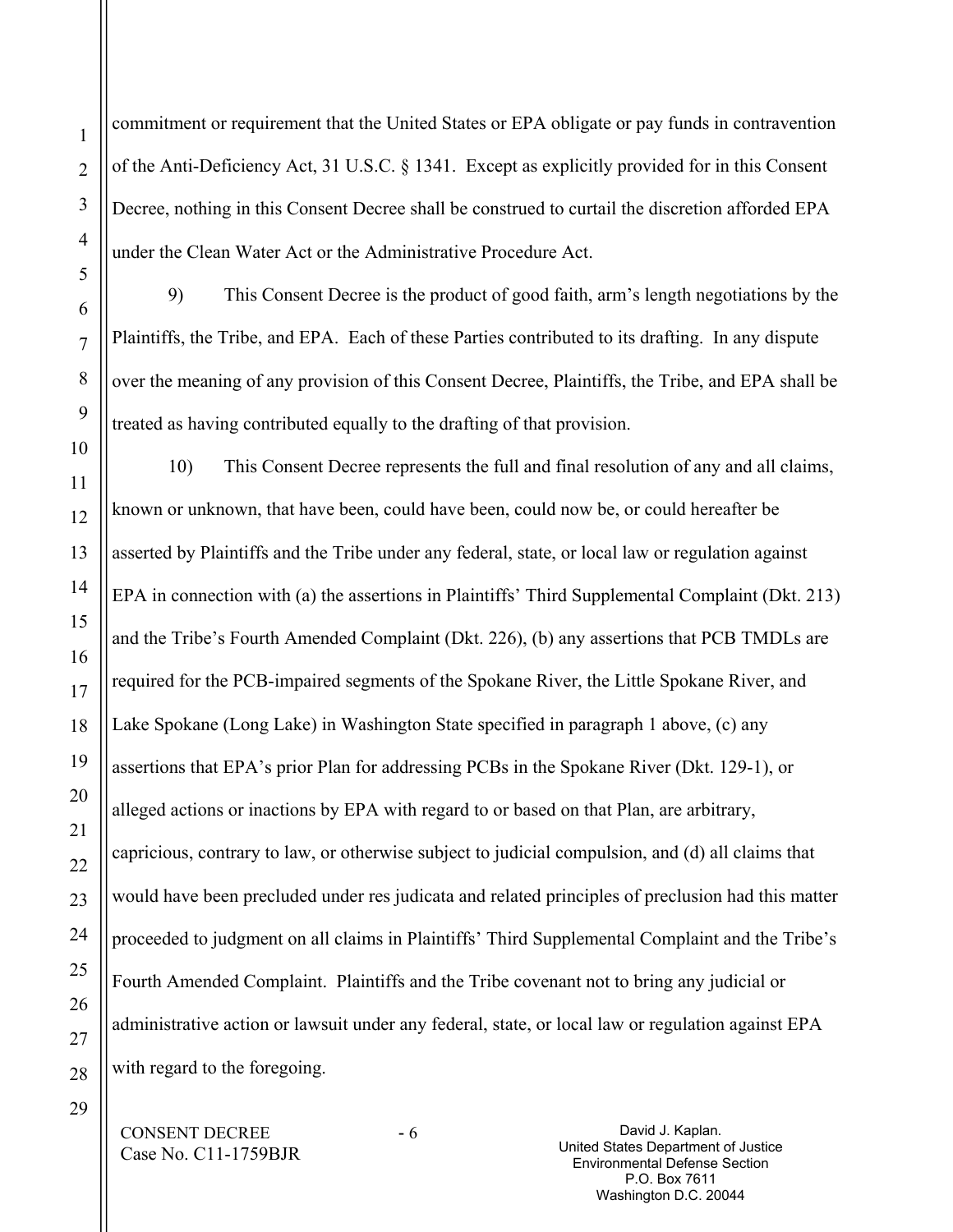11) Plaintiffs, the Tribe, and EPA agree that this Consent Decree is fair, reasonable, and in the public interest. This Consent Decree was negotiated and executed in good faith and at arm's length and is a fair and equitable compromise of disputed claims. This Consent Decree is not and shall not constitute or be construed as an admission by EPA of any factual or legal allegations made by Plaintiffs or the Tribe, an admission of liability, or an admission of any other kind or character whatsoever by EPA. Neither this Consent Decree nor EPA's performance under this Consent Decree is intended to have, and shall not be deemed to have, any evidentiary or precedential effect in any other judicial or administrative action involving claims asserted against EPA.

12) This Consent Decree shall be governed by and construed under federal law.

 13) The individuals signing this Consent Decree on behalf of Plaintiffs, the Tribe, and EPA hereby certify that they are authorized to bind their respective party to this Consent Decree. This Consent Decree may be executed by multiple signature pages.

 14) This Consent Decree shall be effective upon the date of its entry by the Court. 15) The Consent Decree shall terminate when EPA has issued PCB TMDLs for the impaired segments of the Spokane River, the Little Spokane River, and Lake Spokane (Long Lake) in Washington State as set forth in paragraph 1 above.

16) All deliverables, modifications, notices, notifications, and requests specified in this Consent Decree must be in writing unless otherwise specified. Whenever, under this Decree, notice is required to be given, or a document is required to be sent, by one Party to another, it must be directed to the person(s) specified below at the address(es) and email(s) specified below. Any Party may change the person and/or address applicable by providing notice of such change to all Parties in writing or via email. All notices under this Decree are

CONSENT DECREE - 7 Case No. C11-1759BJR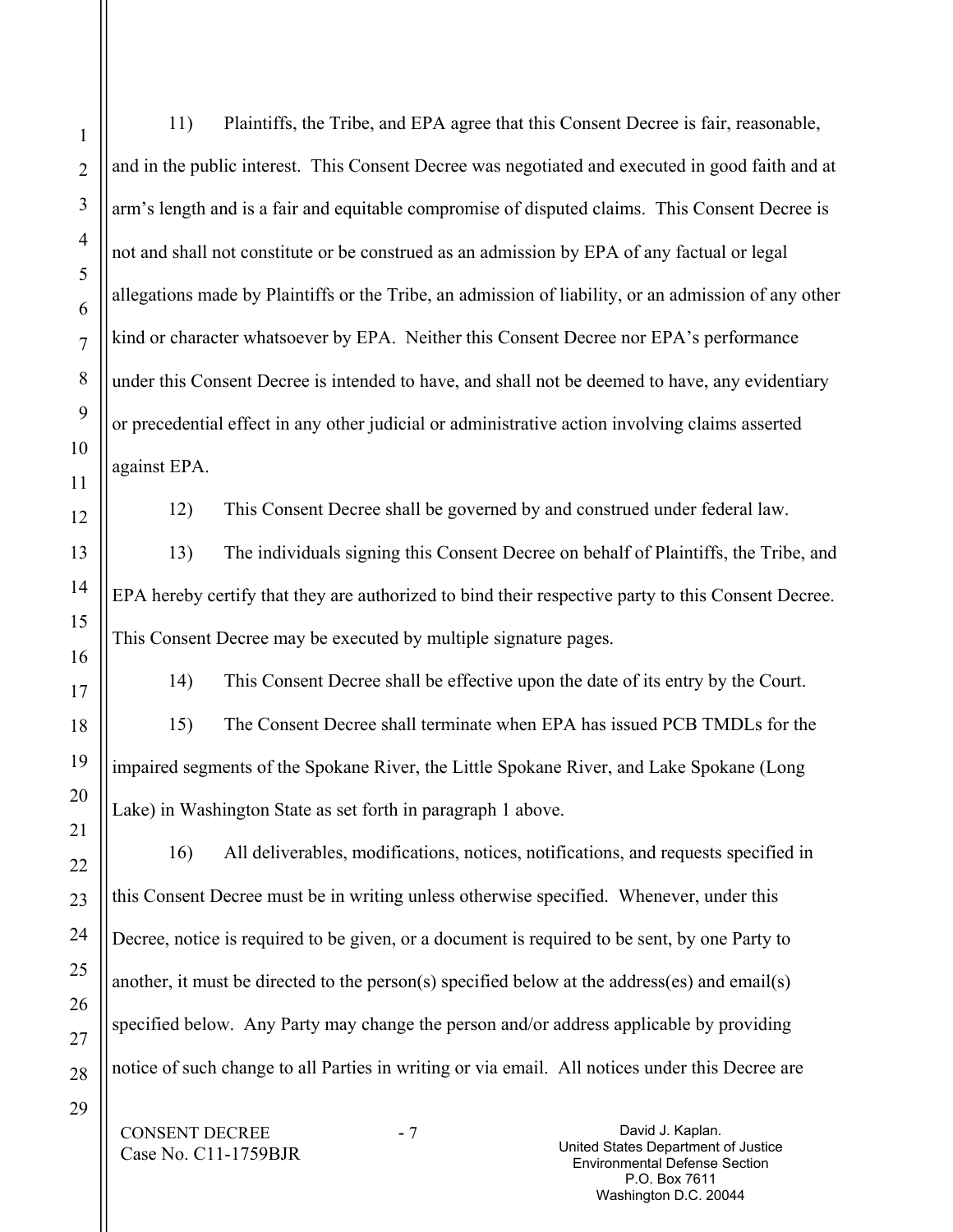CONSENT DECREE - 8 Case No. C11-1759BJR David J. Kaplan. United States Department of Justice Environmental Defense Section P.O. Box 7611 1 2 3 4 5 6 7 8 9 10 11 12 13 14 15 16 17 18 19 20 21 22 23 24 25 26 27 28 29 effective upon receipt, unless otherwise specified. Except as otherwise provided, written notice to a party by regular mail in accordance with this Decree satisfies any notice requirement of the Decree regarding such party. **As to EPA**: David J. Kaplan United States Department of Justice Environmental Defense Section P.O. Box 7611 Washington D.C. 20044 david.kaplan@usdoj.gov **As Plaintiffs:**  Marc Zemel Richard Smith Smith & Lowney, PLLC 2317 E. John St. Seattle WA 98112 marc@smithandlowney.com richard@smithandlowney.com **As to the Tribe:**  Ted C. Knight, Special Legal Counsel Office of the Spokane Tribal Attorney Spokane Tribe of Indians PO Box 100 Wellpinit, WA 99040 Phone (509) 953-1908 tedk@spokanetribe.com 17) This Consent Decree constitutes the final, complete, and exclusive agreement and understanding among the Parties regarding the settlement embodied in this Decree. The Parties acknowledge that there are no representations, agreements, or understandings relating to the settlement other than those expressly contained in this Decree. 18) Upon entry of this Consent Decree by the Court, this Decree shall constitute a final judgment between and among the Parties. The Court finds that there is no just reason for

Washington D.C. 20044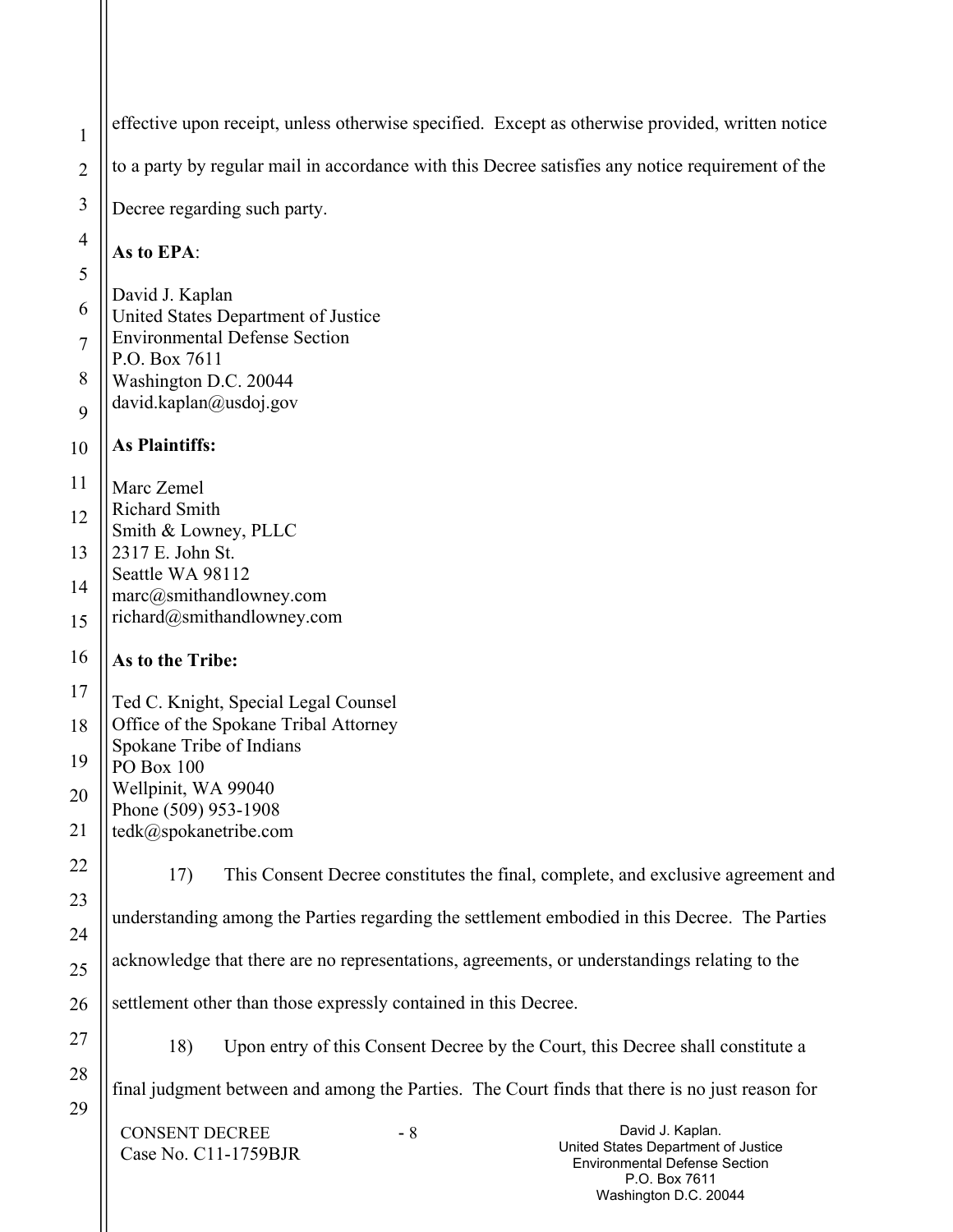| $\mathbf{1}$     | delay and, therefore, enters this judgment as a final judgment under Fed. R. Civ. P. 54 and 58. |                              |                                                                                                                                    |  |  |  |
|------------------|-------------------------------------------------------------------------------------------------|------------------------------|------------------------------------------------------------------------------------------------------------------------------------|--|--|--|
| $\overline{2}$   |                                                                                                 |                              | This Court retains jurisdiction over this Consent Decree until it terminates pursuant to paragraph                                 |  |  |  |
| $\mathfrak{Z}$   | 15.                                                                                             |                              |                                                                                                                                    |  |  |  |
| $\overline{4}$   |                                                                                                 |                              |                                                                                                                                    |  |  |  |
| $\mathfrak s$    |                                                                                                 |                              |                                                                                                                                    |  |  |  |
| 6                |                                                                                                 |                              |                                                                                                                                    |  |  |  |
| $\tau$           |                                                                                                 |                              |                                                                                                                                    |  |  |  |
| $8\,$            |                                                                                                 | United States District Judge |                                                                                                                                    |  |  |  |
| $\boldsymbol{9}$ |                                                                                                 |                              |                                                                                                                                    |  |  |  |
| $10\,$           |                                                                                                 |                              |                                                                                                                                    |  |  |  |
| $11\,$           |                                                                                                 |                              |                                                                                                                                    |  |  |  |
| 12               |                                                                                                 |                              |                                                                                                                                    |  |  |  |
| 13               |                                                                                                 |                              |                                                                                                                                    |  |  |  |
| 14               |                                                                                                 |                              |                                                                                                                                    |  |  |  |
| 15<br>16         |                                                                                                 |                              |                                                                                                                                    |  |  |  |
| 17               |                                                                                                 |                              |                                                                                                                                    |  |  |  |
| $18\,$           |                                                                                                 |                              |                                                                                                                                    |  |  |  |
| 19               |                                                                                                 |                              |                                                                                                                                    |  |  |  |
| 20               |                                                                                                 |                              |                                                                                                                                    |  |  |  |
| 21               |                                                                                                 |                              |                                                                                                                                    |  |  |  |
| 22               |                                                                                                 |                              |                                                                                                                                    |  |  |  |
| 23               |                                                                                                 |                              |                                                                                                                                    |  |  |  |
| 24               |                                                                                                 |                              |                                                                                                                                    |  |  |  |
| 25               |                                                                                                 |                              |                                                                                                                                    |  |  |  |
| 26               |                                                                                                 |                              |                                                                                                                                    |  |  |  |
| 27               |                                                                                                 |                              |                                                                                                                                    |  |  |  |
| 28               |                                                                                                 |                              |                                                                                                                                    |  |  |  |
| 29               |                                                                                                 |                              |                                                                                                                                    |  |  |  |
|                  | <b>CONSENT DECREE</b><br>Case No. C11-1759BJR                                                   | $-9$                         | David J. Kaplan.<br>United States Department of Justice<br>Environmental Defense Section<br>P.O. Box 7611<br>Washington D.C. 20044 |  |  |  |